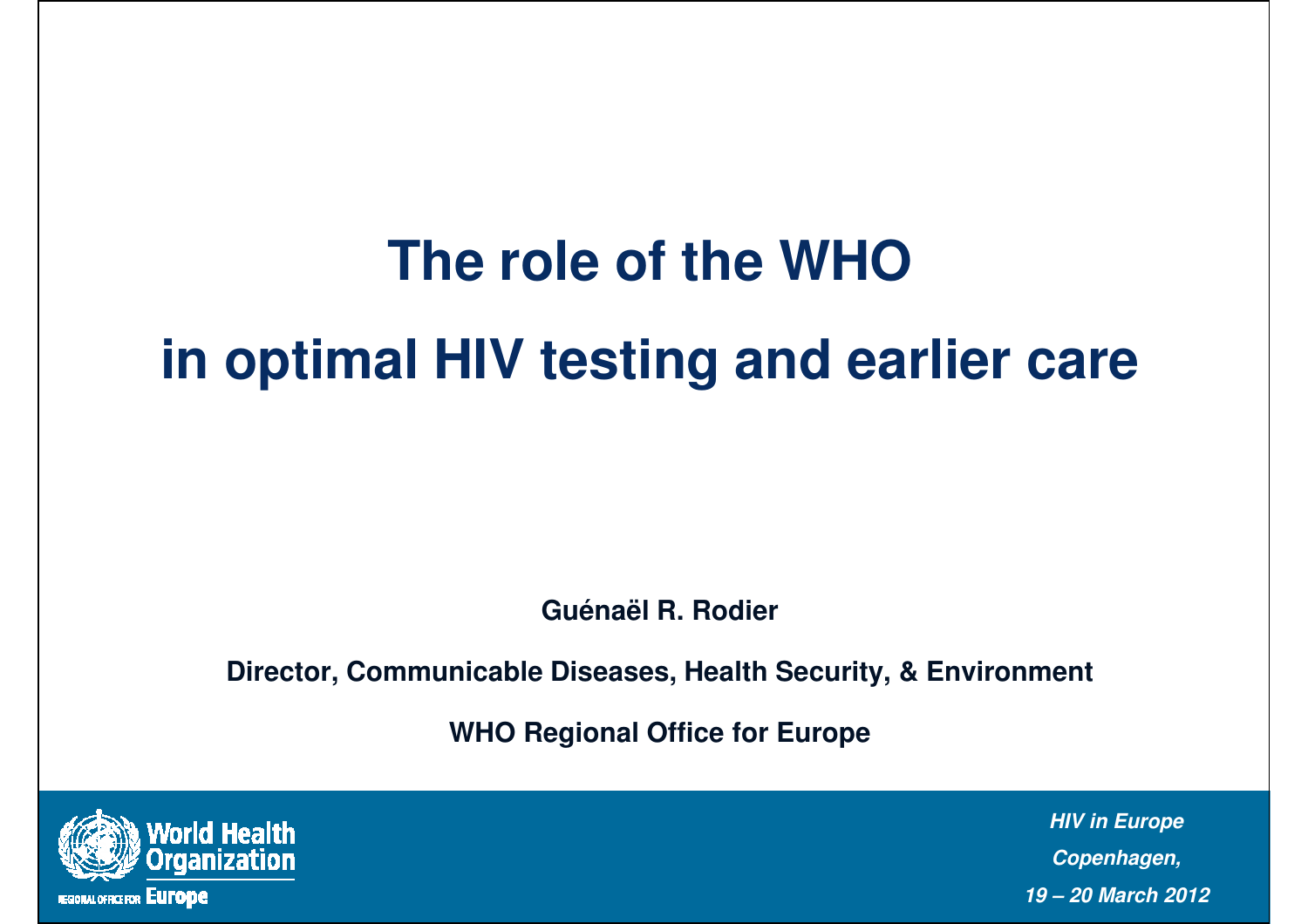### **More new infections than access to treatment**



**Sources**: ECDC/WHO. HIV/AIDS surveillance in Europe 2010. Stockholm: ECDC; 2011. UNGASS country progress reports 2010 for the Russian Federation and Ukraine. ART data from the WHO/UNICEF/UNAIDS monitoring and reporting on the Health Sector response to HIV/AIDS.

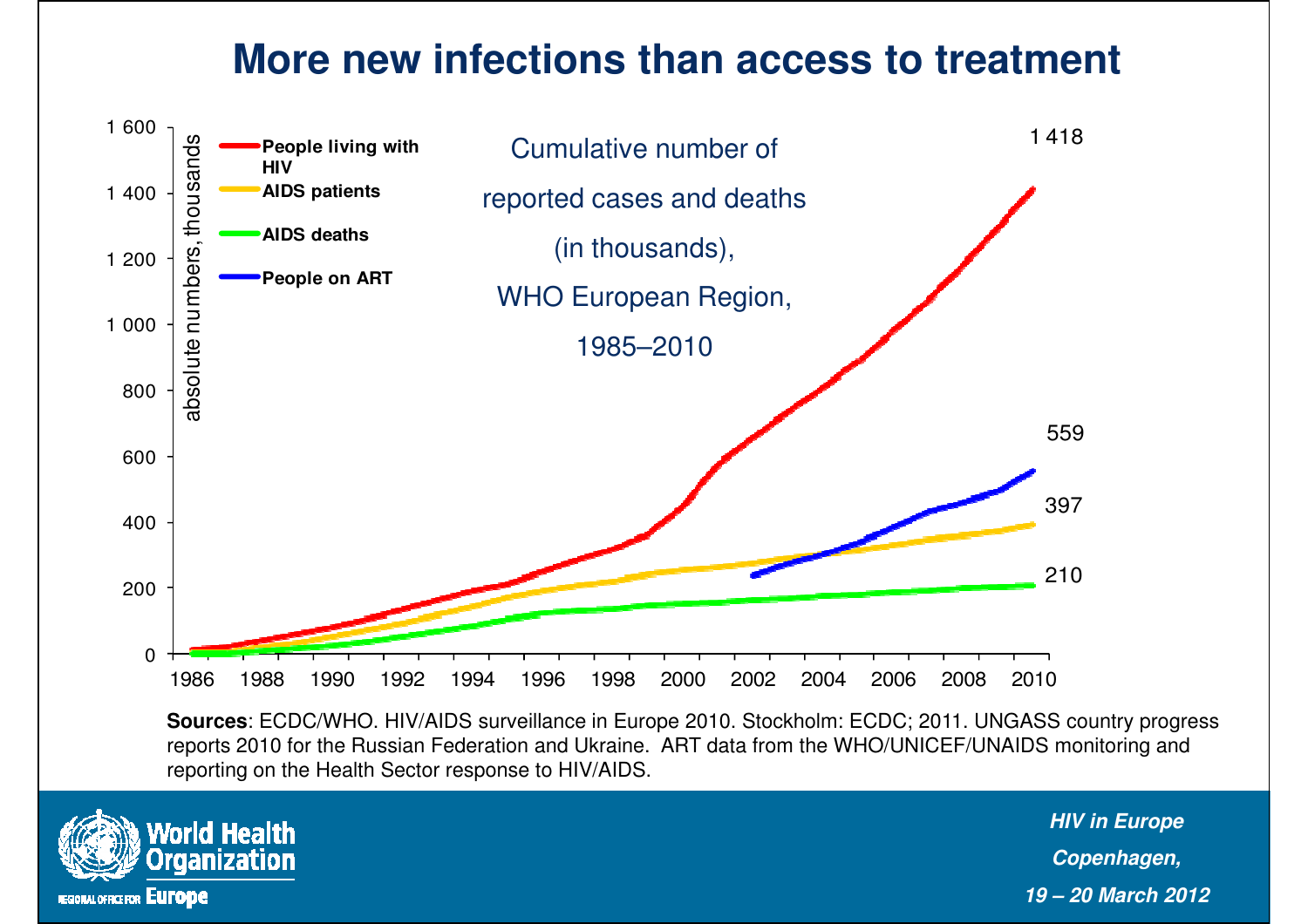## **Scaling up HIV testing and counselling**

# **A large proportion of people living with HIV remains unaware of their HIV status**

► Late presentation for HIV care  $\blacksquare$  late access to treatment

delayed prevention of transmission

- ► Structural, social barriers, stigma, discrimination, prevent access to HIV testing and counselling
- ▶ A major issue in many countries of eastern Europe and central Asia

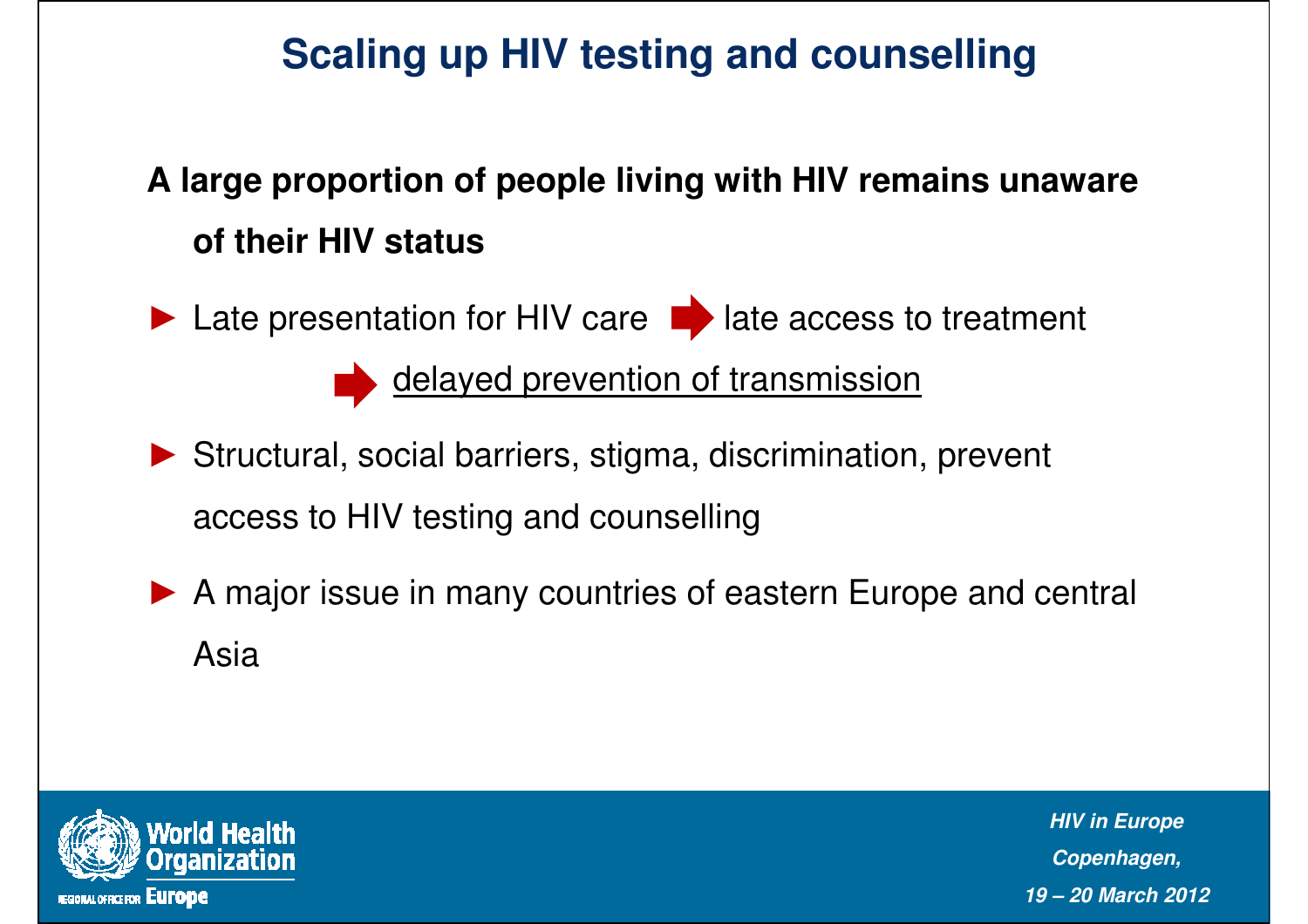# **WHO's Role**

- ► Advocacy for sustained political commitment (53 Member States)
- ► Technical support in designing regional and national policies
- ► Evidence-informed and human rights' based policies (e.g Azerbaijan, Belarus, Latvia, Lithuania, Estonia, Bulgaria, Georgia, Republic of Moldova, Kyrgyzstan, Tajikistan, Turkmenistan, Ukraine, Uzbekistan)
- ► Generating evidence for action (e.g. Azerbaijan, Georgia, Kyrgyzstan, Tajikistan, Turkmenistan)
- ► Further developing partnership and synergies (e.g. UNAIDS, Global Fund, EC, ECDC, civil society)

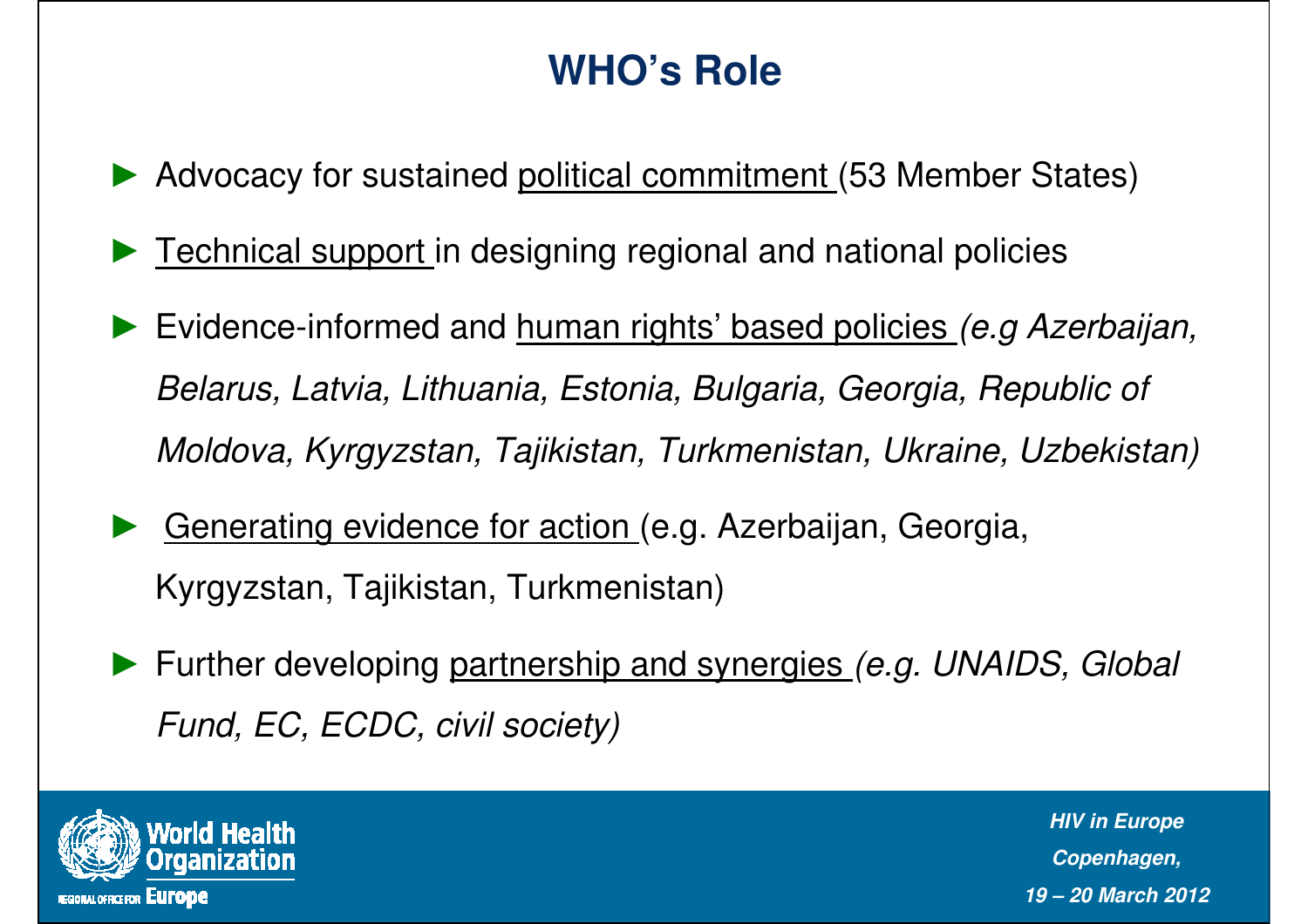## **Success story in Ukraine**

- ► **Rapid HIV testing offered** by state health care institutions, civil society settings, and outreach programs (2008 pilot project followed by draft legislation, then 2009 new national guidelines; support by Clinton Health Access Initiative, and Gromashevky Institute of Epidemiology and Infectious Diseases)
- ► New regulations led to **increased HIV testing and counseling** (2010: 70580 IDUs, 13258 sex workers, 7644 MSM, 5120 prisoners, 530 street children)
- ► **State – civil society partnership** (96 NGOs and 148 healthcare settings)
- ►Pilot projects to further expand HIV testing and counseling services

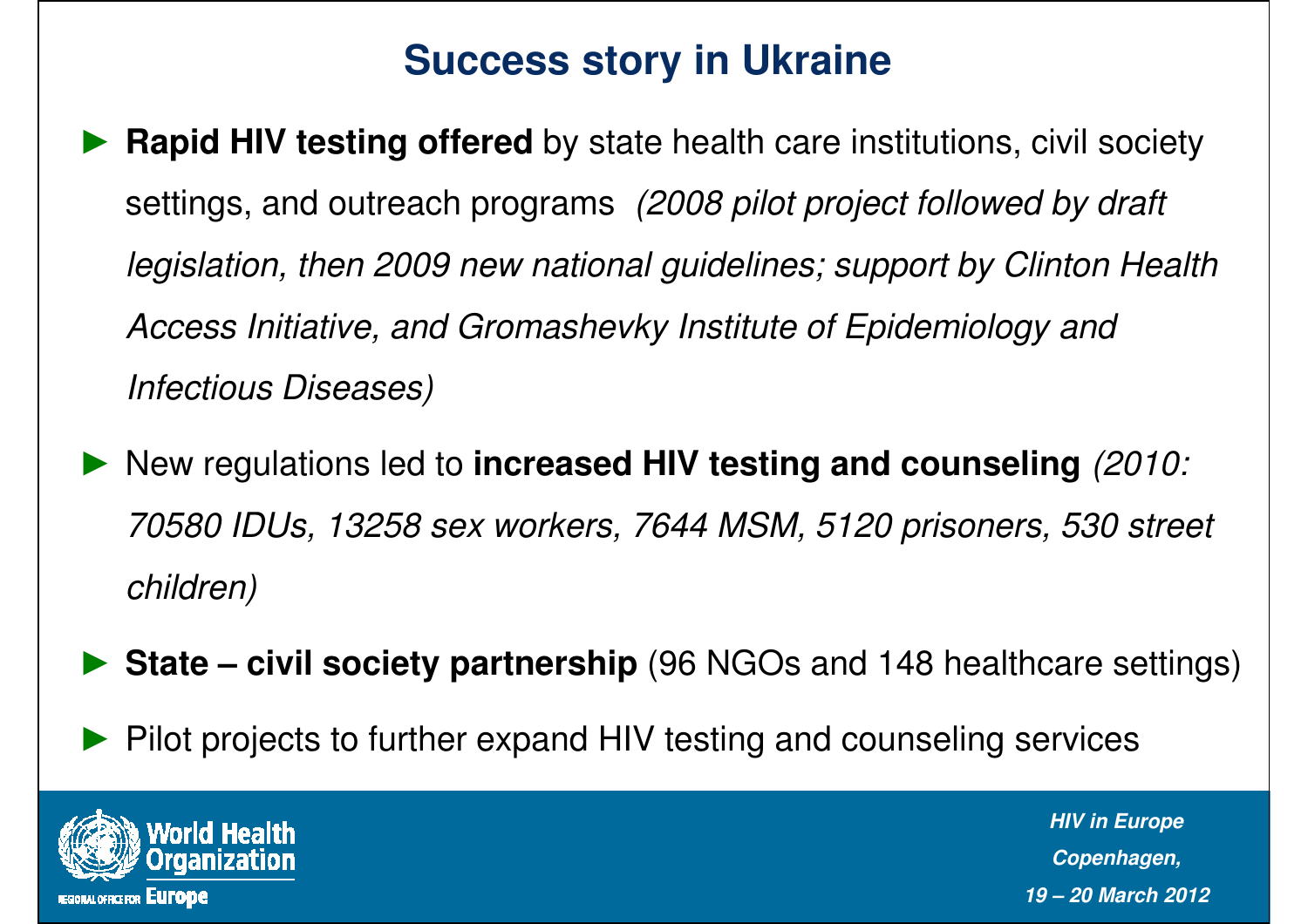# **European Action Plan for HIV/AIDS 2012–2015**

- $\blacktriangleright$ Priorities , context, experience of the WHO European Region
- $\blacktriangleright$ Contribution from all partners, including civil society
- $\blacktriangleright$  Puts into action:
	- $\mathcal{L}_{\mathcal{A}}$ Getting to Zero: UNAIDS Strategy 2011–2015
	- -WHO Global Health Sector Strategy for HIV 2011–201
	- $\mathcal{L}_{\mathcal{A}}$ UN Political Declarations on HIV/AIDS
	- $\mathcal{L}_{\mathcal{A}}$ Contributes to the MDGs
- $\sum_{i=1}^{n}$  Coherent with:
	- -EC communication on HIV/AIDS, 2009–2013
	- -Dublin Declaration, 2004



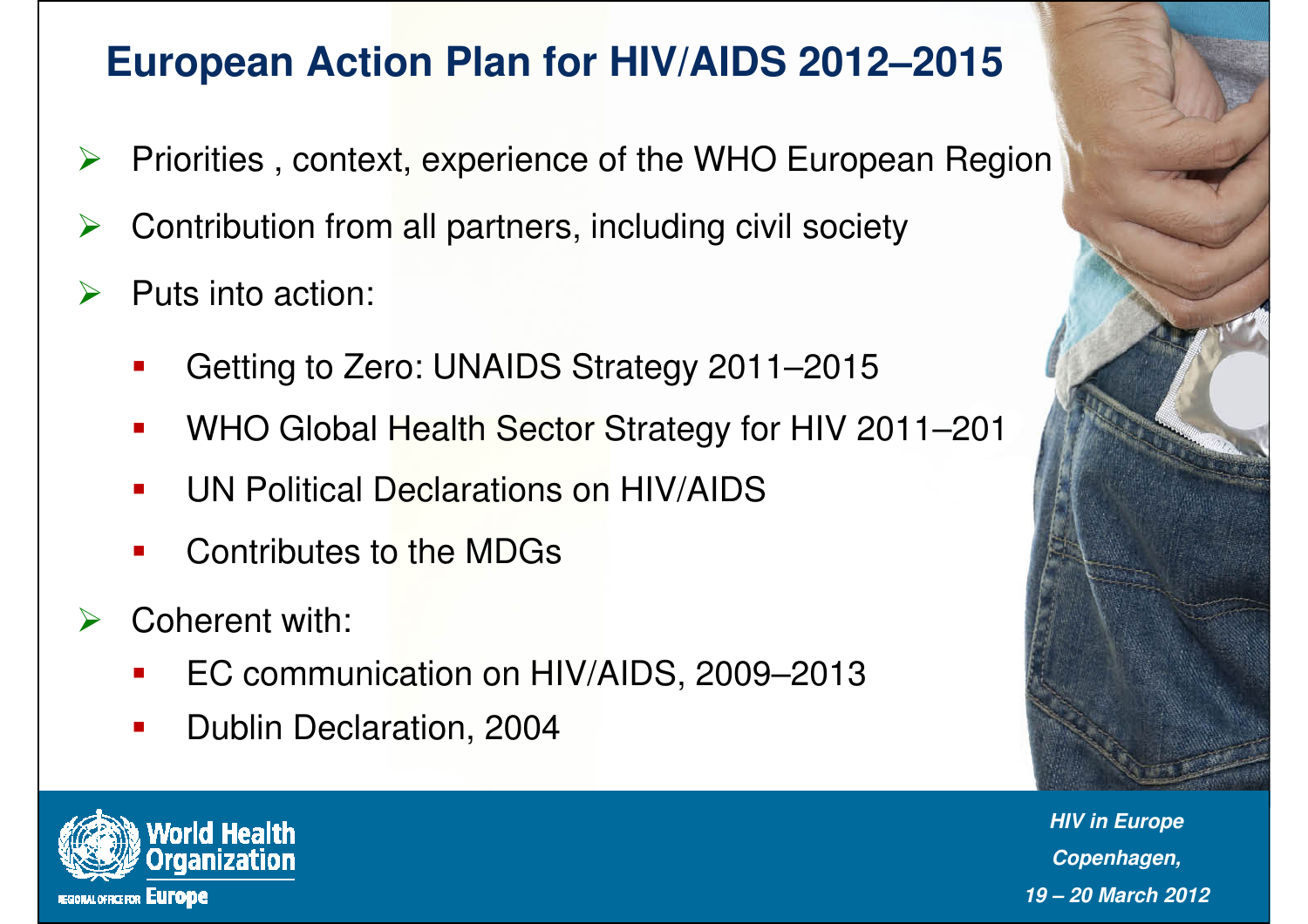# **European Action Plan for HIV/AIDS 2012–2015**

#### **4 strategic directions**

1. Optimize <u>HIV</u> prevention, diagnosis, treatment,

care, support outcomes

- 2. Leverage <u>broader health outcomes</u> through the HIV response
- 3. Build strong and sustainable <u>health systems</u>
- 4. Reduce vulnerability and the <u>structural barriers</u> to accessing services



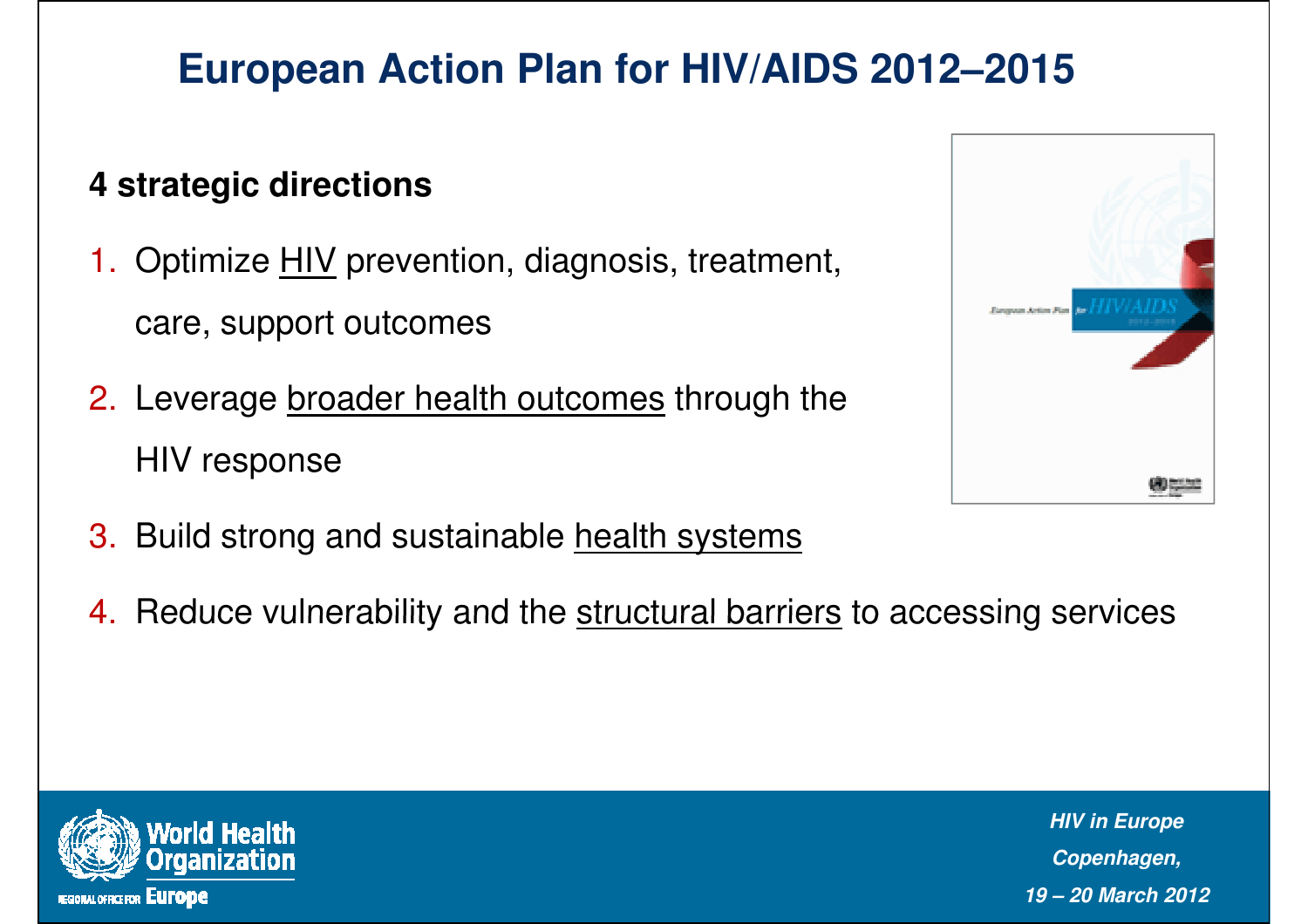## **European Action Plan for HIV/AIDS 2012–2015**

**-** Sets objectives, targets, priority areas, actions -

#### **HIV Treatment and Counselling Objective**

► To reduce the size of the undiagnosed population and the number of late HIV diagnoses, by expanding access to increasing early uptake of HTC services especially in key populations at higher risk

#### **Target by 2015**

► More than 90% of individuals in key populations at higher risk, and more than 95% of pregnant women and exposed infants, are tested and know their result

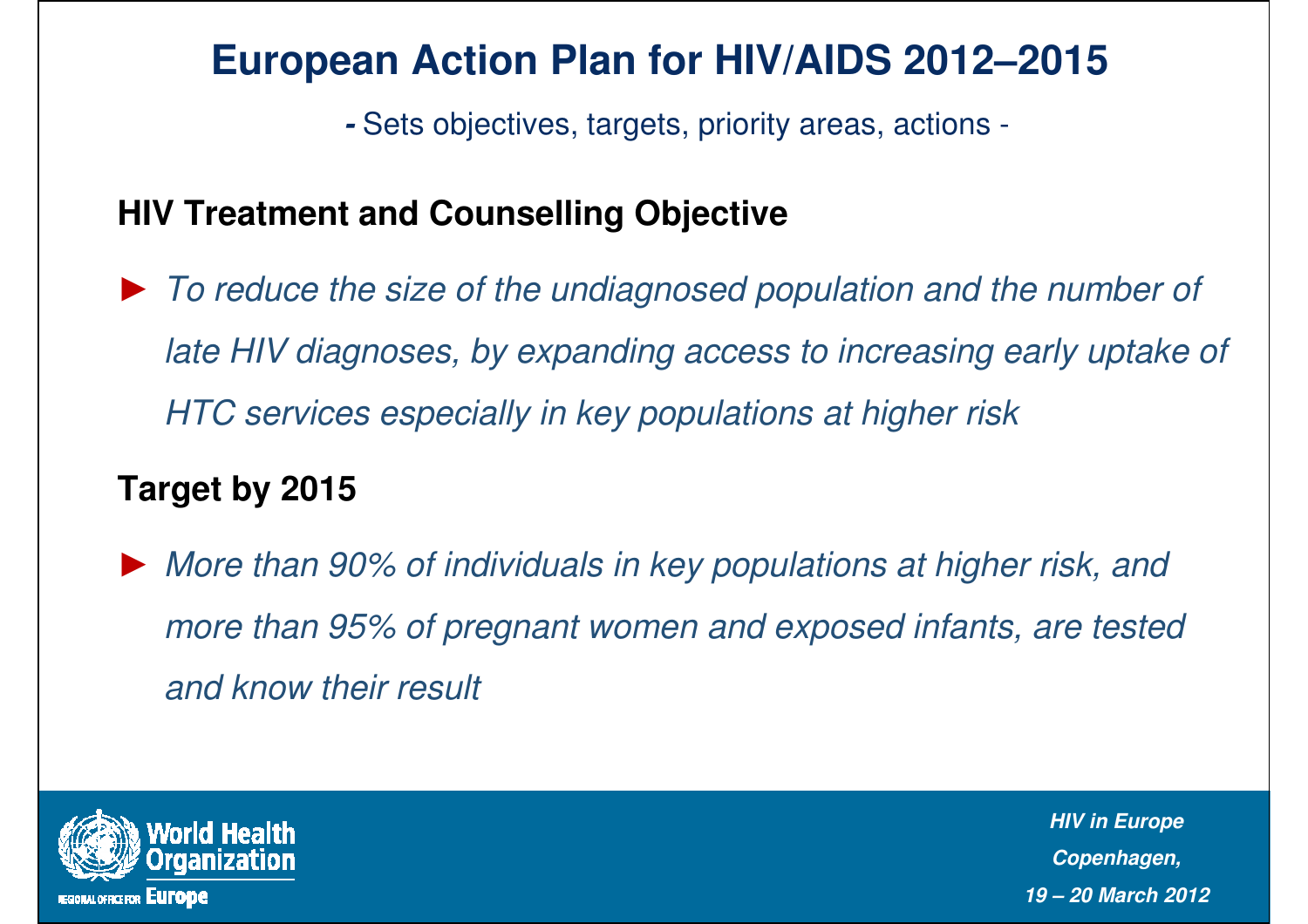## **European Action Plan for HIV/AIDS 2012–2015:**

Priority Actions for HIV Testing and Counselling -

- $\checkmark$  Implement appropriate policy and service delivery models
- $\checkmark$  Promote partnership including with civil society
- $\checkmark$  Ensure testing services meet basic ethical standards
- $\checkmark$  Promote testing outside of medical services with non medical personnel
- $\checkmark$  Promote provider-initiated testing and counselling
- $\checkmark$  Everyone who is tested is referred
- $\checkmark$  provide testing in prison
- $\checkmark$  promote rapid testing



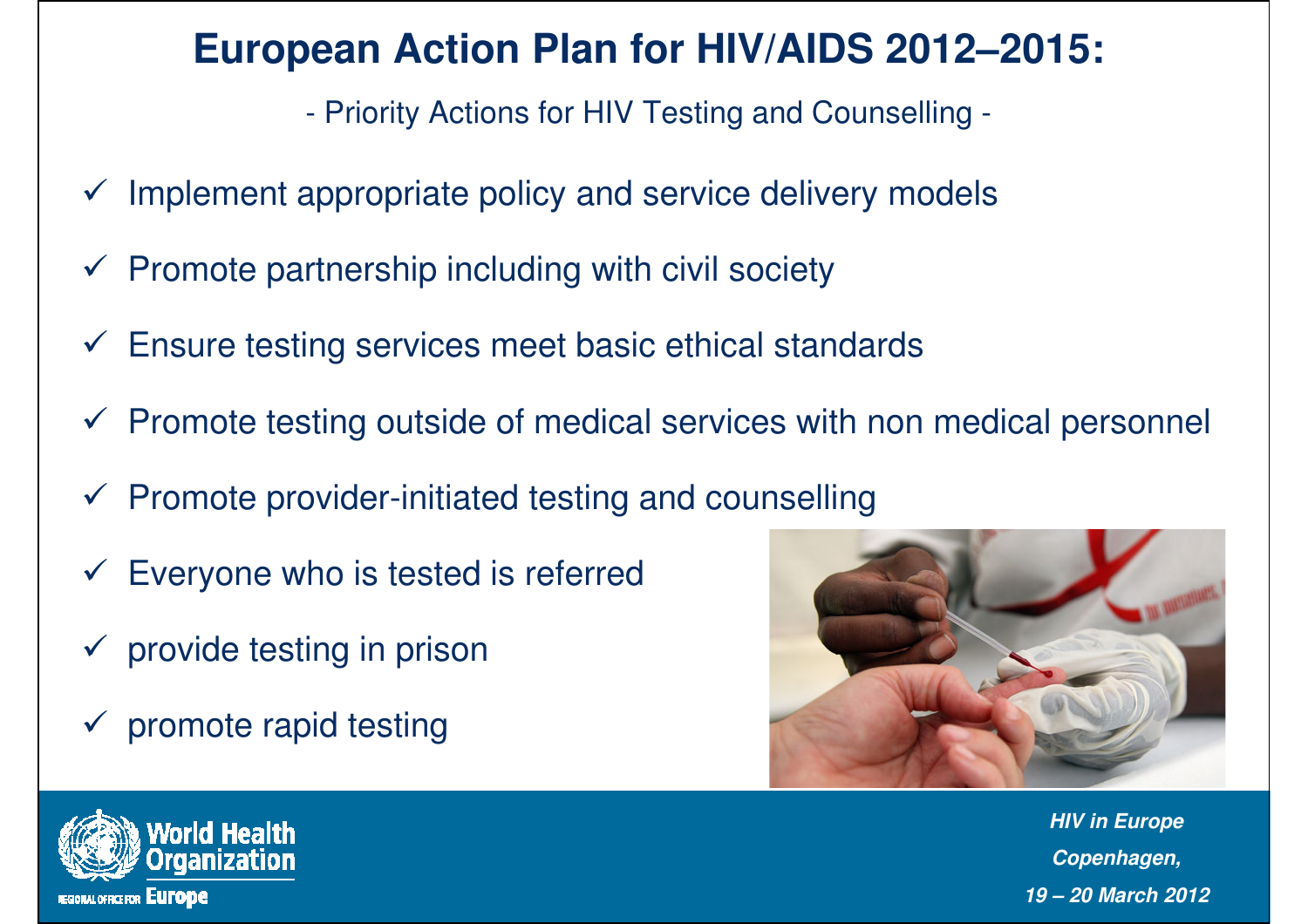### **WHO HIV Testing and Counseling**

| 9<br>Scaling up HIV testing and<br>counselling in the WHO<br><b>European Region</b><br>at an ensential component of efforts to<br>achieve universal access to HV prevention,<br><b>Insulment</b> , care and support<br><b>Pullcy framework</b> | <b>MICAGE Programm</b><br><b>GUIDELINE ON HIV DISCLOSURE</b><br>COUNSELLING FOR CHILDREN UP TO<br>12 YEARS OF AGE | -A)<br>W.<br>unist på<br><b>REGISTERED FOR</b><br>UNACS/MIC Policy Statement on His Testing<br>managers in<br>the purpose for the entertainment in American and the party that concentrated in the contract concentration.<br>they but ratingly extends to another automatic system property to the prevention.<br>Statement with the company of the company of the company of<br>inners on themself being decompositions and can a make the batt to<br>takturiara painterimento anciente chiefe la piazza.<br>The control of the control of the control of the control of the control of the control of the<br>and the side of the consideration of the side of the side of the side of the side of the side of the side of t<br>The side of the consecutive of the first side of the side of the side of the side of the side of the side of<br>into engineeralise in terra promotioner to times manter. The facts is<br>the programme allowed cakes in the constraints progress and convey as with land.<br>To retain the fact considered it will believe transitional consists reported<br>primates has share and interesting a real at antique around furniture and<br>provides dedications and the "substantial provides area plans.<br>The body must be defined to a better radio contract ratio almost that<br>202 San Southeast Val 202 State Corp. 2021-20<br>Calculate and Secretary<br>The condition or the C for colour process and its maximum complete at their<br>to address to the Company's structure and the first constant of with texting of the branques.<br>The interaction of the brand company of<br>1. Inchestory<br>1. Second-exist booms with a<br>1. NAME CONSIDERED AND DESCRIPTIONS OF ASSESSMENT CONTROL.<br>and sometime. | <b>Capabilities</b><br><b><i>UNITED STOP</i></b><br>Scoophonic hands account in high strukchi<br>WHO RECOMMENDATIONS<br>ON THE DIAGNOSIS OF HIV<br>INFECTION IN INFANTS<br><b>AND CHILDREN</b> | LIGID-IGHLAGLINOU<br><b>Net Officers and Security</b><br><b>SILL MISSION</b><br><b>Sylvigory are subcased</b> | <b>CONNODE</b><br><b>CONTRACTOR</b><br>HIV testing and counselling<br>in prisons and other closed sattings.<br>Tellimousl paper | <b>ARMUS</b><br>literatur.<br><b>CHANGE</b><br>a new the new problems where the<br><b>CONVERTING MINIEES</b><br><b>SCALLWG-UP HIY TESTING AND</b> |
|------------------------------------------------------------------------------------------------------------------------------------------------------------------------------------------------------------------------------------------------|-------------------------------------------------------------------------------------------------------------------|------------------------------------------------------------------------------------------------------------------------------------------------------------------------------------------------------------------------------------------------------------------------------------------------------------------------------------------------------------------------------------------------------------------------------------------------------------------------------------------------------------------------------------------------------------------------------------------------------------------------------------------------------------------------------------------------------------------------------------------------------------------------------------------------------------------------------------------------------------------------------------------------------------------------------------------------------------------------------------------------------------------------------------------------------------------------------------------------------------------------------------------------------------------------------------------------------------------------------------------------------------------------------------------------------------------------------------------------------------------------------------------------------------------------------------------------------------------------------------------------------------------------------------------------------------------------------------------------------------------------------------------------------------------------------------------------------------------------------------------------------------|------------------------------------------------------------------------------------------------------------------------------------------------------------------------------------------------|---------------------------------------------------------------------------------------------------------------|---------------------------------------------------------------------------------------------------------------------------------|---------------------------------------------------------------------------------------------------------------------------------------------------|
|                                                                                                                                                                                                                                                | <b>d</b>                                                                                                          | I make the act highly located copilies. He compatinged the distributions<br>logo by considered allasticabilitate education manager and lasting environ-<br>in monitorial concertains in this was the property dependent of the second control of<br>and more was taken a change of<br>ALLES TULATURES E AUSTRALIATAILE ESSUE ESA MISCO-<br>the testimated article 6 lacs offs that has counts assumed fifty.<br>control of a support of the internal but have of the lasting by-<br>months from the office.                                                                                                                                                                                                                                                                                                                                                                                                                                                                                                                                                                                                                                                                                                                                                                                                                                                                                                                                                                                                                                                                                                                                                                                                                                                |                                                                                                                                                                                                | ----------<br>Castledd Unit House                                                                             |                                                                                                                                 |                                                                                                                                                   |
|                                                                                                                                                                                                                                                |                                                                                                                   | ALC: NOW                                                                                                                                                                                                                                                                                                                                                                                                                                                                                                                                                                                                                                                                                                                                                                                                                                                                                                                                                                                                                                                                                                                                                                                                                                                                                                                                                                                                                                                                                                                                                                                                                                                                                                                                                   |                                                                                                                                                                                                |                                                                                                               |                                                                                                                                 |                                                                                                                                                   |

#### **www.euro.who.int/aids**

#### **http://www.who.int/hiv/topics/vct/en**



**Copenhagen, 19 – 20 March 2012**